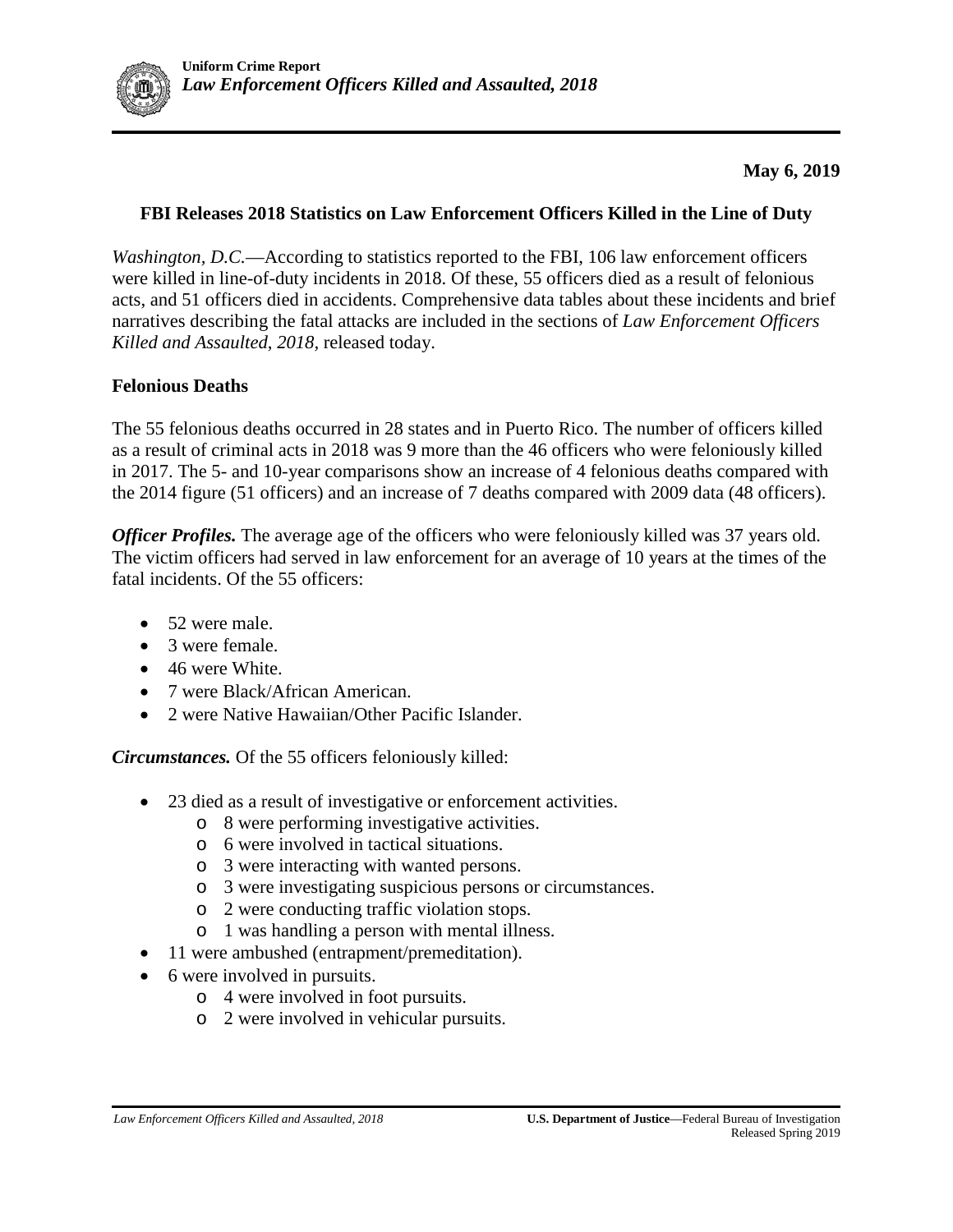- 4 were responding to crimes in progress.
	- o 2 were burglaries in progress.
	- o 1 was a report of a person with a firearm.
	- o 1 was reported in the category of other crime against property.
- 3 were involved in arrest situations and were attempting to control/handcuff/restrain the offender(s) during the arrest situations.
- 2 were on administrative assignments and were performing prisoner transports.
- 2 were assisting other law enforcement officers with foot pursuits.
- 2 were responding to disorders or disturbances.
	- o 1 was responding to a disturbance call.
	- o 1 was responding to a domestic violence call.
- 1 was performing traffic control.
- 1 was involved in an unprovoked attack.

*Weapons.* Offenders used firearms to kill 51 of the 55 victim officers. Four officers were killed with vehicles used as weapons. Of the 51 officers killed by firearms:

- 37 were slain with handguns.
- $\bullet$  10 with rifles.
- 2 with shotguns.
- 2 with firearms in which the types of firearms were not reported.

*Regions.* Felonious deaths were reported in four U.S. regions and Puerto Rico.

- 26 officers were feloniously killed in the South.
- 12 in the Midwest.
- 12 in the West.
- 4 in the Northeast.
- 1 in Puerto Rico.

*Suspects.* Law enforcement agencies identified 55 alleged assailants in connection with the felonious line-of-duty deaths.

- 49 of the assailants had prior criminal arrests.
- 20 of the offenders were under judicial supervision at the times of the felonious incidents.

#### **Accidental Deaths**

Fifty-one law enforcement officers were killed accidentally while performing their duties in 2018, an increase of 3 when compared with the 48 officers accidentally killed in 2017. The majority (34 officers) were killed in motor vehicle crashes.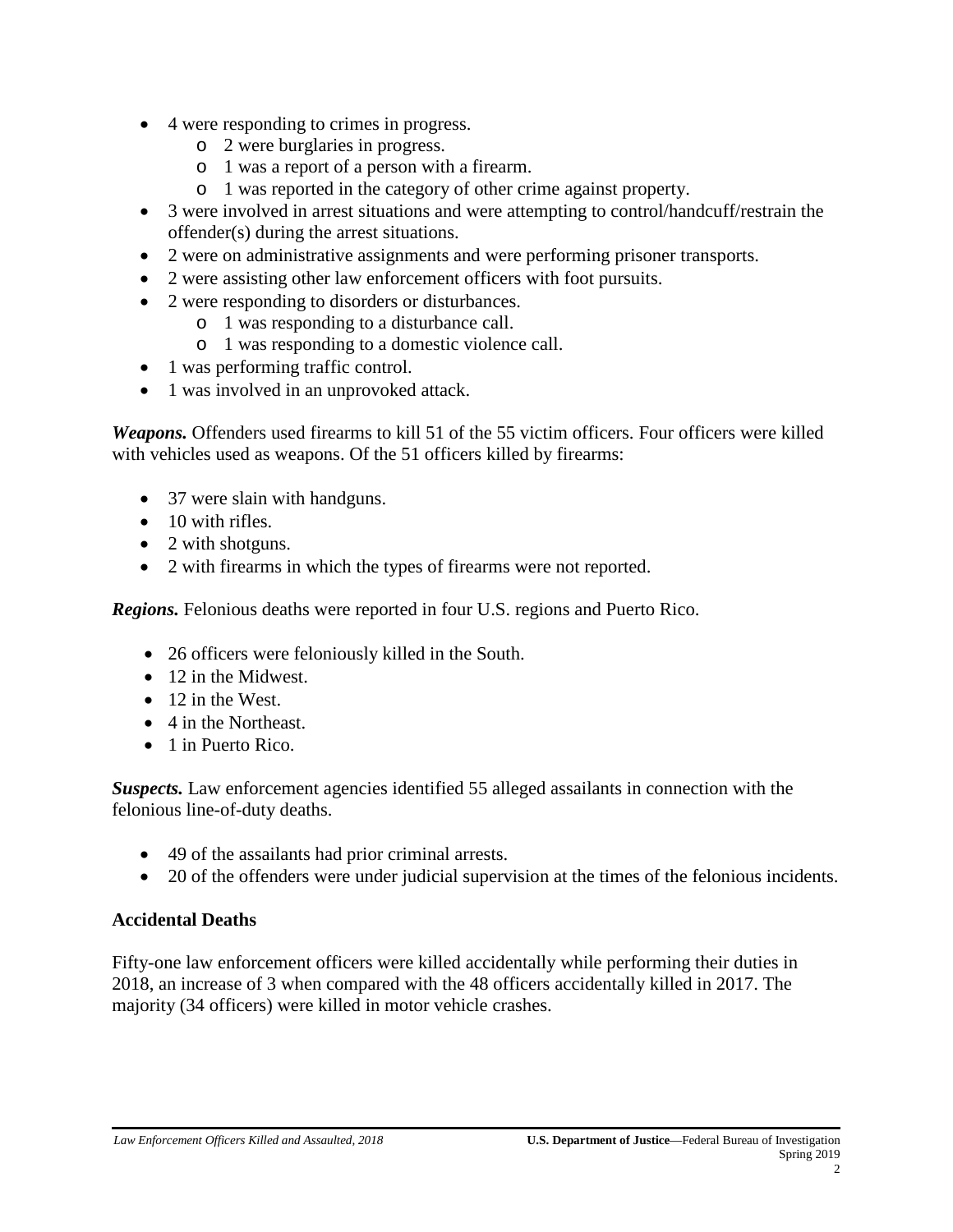*Officer Profile.* The average age of officers who were accidentally killed was 36 years old; the average number of years the victim officers had served in law enforcement was 10. Of the 51 officers accidentally killed:

- 47 were male.
- 4 were female.
- 39 were White.
- 8 were Black/African American.
- 3 were American Indian/Alaska Native.
- 1 was Asian.

*Circumstances.* The 51 officers accidentally killed died in a variety of scenarios:

- 34 died as a result of motor vehicle crashes.
	- o 29 while operating cars, SUVs, trucks, or vans.
	- o 5 while operating ATVs or motorcycles.
- 9 were pedestrian officers struck by vehicles.
- 3 officers drowned.
- 2 were killed in firearm-related incidents.
- 1 officer fell while engaging in a foot pursuit.
- 2 officers died in an other type of duty-related accident when they were struck by a commuter train.

*Use of seatbelts***.** Of the 29 officers killed in motor vehicle crashes while operating cars, SUVs, trucks, or vans, 8 were wearing seatbelts, and 15 were not. Data about seatbelt usage was not reported for 6 of the officers.

Of the 15 officers who were fatally injured in motor vehicle crashes and were not wearing seatbelts, 1 was seated in a parked motor vehicle at the time of the accident.

*Regions.* Accidental deaths were reported in four U.S. regions and Puerto Rico.

- 27 of the accidental deaths occurred in the South.
- 11 in the Midwest.
- 7 in the West.
- 5 in the Northeast.
- 1 in Puerto Rico.

# **Changes to** *Law Enforcement Officers Killed and Assaulted, 2018***.**

*New release schedule*. In an effort to provide a more timely release of data to the public, today's release provides three sections of *Law Enforcement Officers Killed and Assaulted, 2018*. These